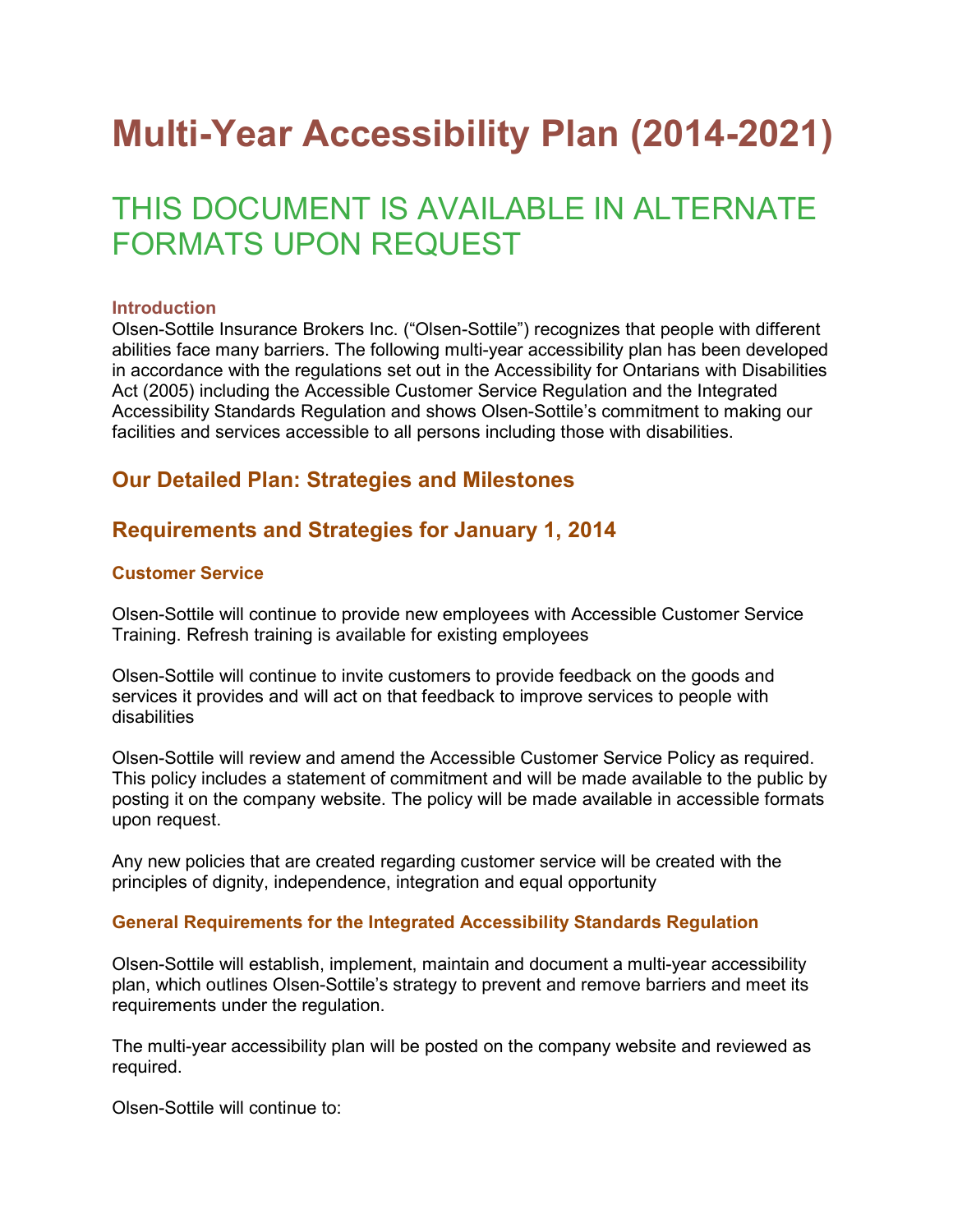Update the accessibility policy Consider accessibility features when procuring self service kiosks.

#### Information and Communications

Olsen-Sottile's website and web content will conform with WCAG2.0 Level A

# Requirements and Strategies for January 1, 2015

#### General Requirements for the Integrated Accessibility Standards Regulation

#### **Training**

Olsen-Sottile will train its employees on the requirements of the Integrated Accessibility Standards Regulation as well as the Human Rights Code as it relates to people with disabilities.

Olsen-Sottile will provide training in respect of any changes to accessibility policies on an ongoing basis.

Olsen-Sottile will maintain a record of trainings including dates and the number of individuals to whom the training is provided.

#### Information and Communications

#### Feedback processes

Olsen-Sottile will ensure that all processes for receiving and responding to feedback are made available to persons with disabilities in accessible formats with appropriate communication supports, on request.

# Requirements and Strategies for January 1, 2016

#### Information and Communications

#### Accessible formats and communication supports

Olsen-Sottile shall upon request provide or arrange for the provision of accessible formats and communication supports for persons with disabilities.

With respect to providing accessible formats and communications, Olsen-Sottile shall take into consideration the person's accessibility needs due to disability and shall not charge any additional fees for doing so.

Olsen-Sottile shall notify the public about the availability of accessible formats and communication supports.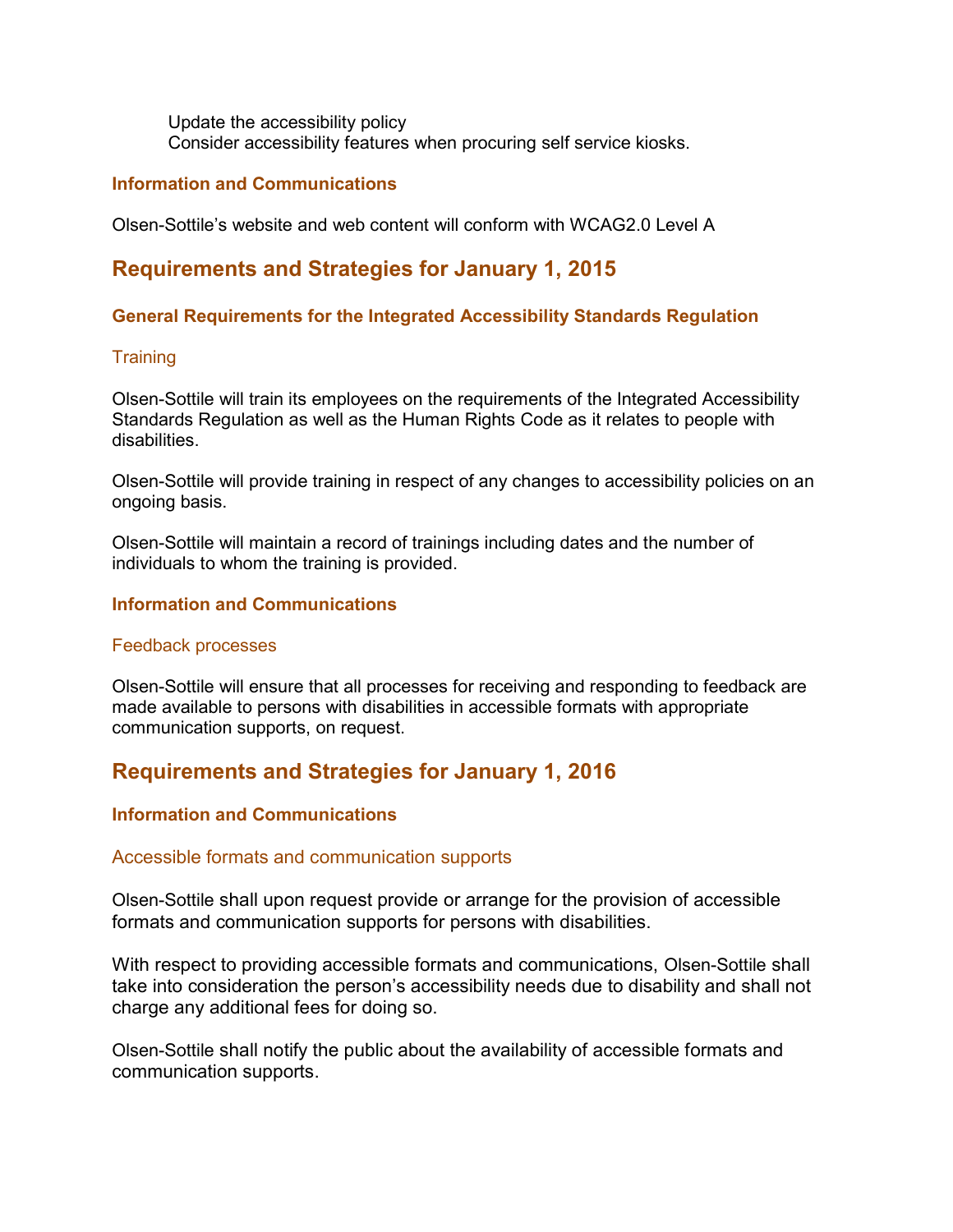#### Employment

#### **Recruitment**

Olsen-Sottile shall notify its employees and the public about the availability of accommodation for applicants with disabilities in its recruitment processes.

Olsen-Sottile shall notify job applicants that accommodations are available upon request in relation to assessment or selection processes used during the recruitment process.

If a selected applicant requests an accommodation, Olsen-Sottile shall consult with the applicant and provide or arrange for the provision of a suitable accommodation.

When making offers of employment, Olsen-Sottile shall notify the successful applicant of its policies for accommodating employees with disabilities.

#### Informing employees of supports

Olsen-Sottile shall inform its employees of its policies used to support its employees as soon as possible after they begin their employment and provide updated information to its employees when those policies are changed or updated.

#### Accessible formats and communication supports for employees

Olsen-Sottile shall provide employees with accessible formats and communication supports for information that is needed in order to perform the employee's job as well as information that is generally available to employees in the workplace.

#### Documented individualized accommodation plans

Olsen-Sottile shall have in place a written process for the development of documented individualized accommodation plans for employees with disabilities in a manner prescribed by the legislation.

#### Return to work processes

Olsen-Sottile shall have in place a return to work process for its employees who have been absent from work due to a disability and require disability-related accommodations in order to return to work in a manner prescribed by the legislation.

#### Performance management, career development and redeployment

Olsen-Sottile shall take into consideration the accessibility needs of employees with disabilities and any individual accommodation plans with regard to performance management processes, career development and advancement, and redeployment of employees with disabilities.

### Requirements and Strategies for January 1, 2017